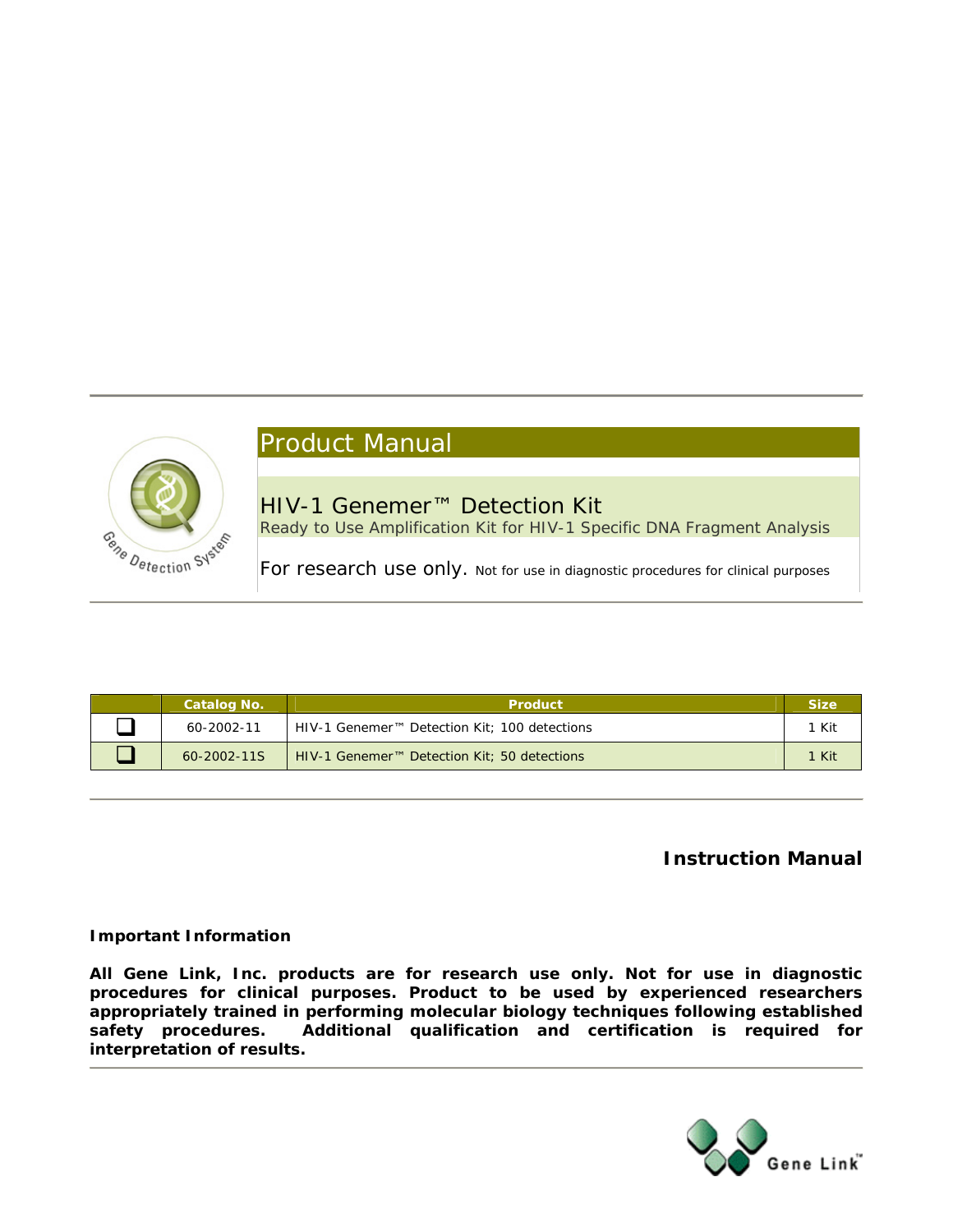# **Material supplied**

# **Human Immunodeficiency Virus-1 (HIV-1) GenemerTM Detection Kit**

# **Ready to Use Amplification Kit for HIV-1 Specific DNA Fragment Analysis**

|                            | Catalog     | <b>Product</b>                                            | <b>Material Supplied</b>                                 |  |  |
|----------------------------|-------------|-----------------------------------------------------------|----------------------------------------------------------|--|--|
|                            | 60-2002-11  | HIV-1 Genemer <sup>™</sup> Detection Kit; 100 detections* | 2 X 1 ml Amplification Mix<br>1 X 10 µl Positive Control |  |  |
|                            | 60-2002-11S | HIV-1 Genemer <sup>™</sup> Detection Kit; 50 detections*  | 1 ml Amplification Mix<br>10 µl Positive Control         |  |  |
| *20 µl PCR reaction volume |             |                                                           |                                                          |  |  |

### **The ready to use amplification mix contains the following optimized components.**

| 1 | <b>Buffer for Amplification</b>    |
|---|------------------------------------|
| 2 | <b>HNTP</b>                        |
| 3 | Genemer <sup>™</sup> Primers       |
| 4 | Negative Internal Control Primers  |
| 5 | Negative Internal Control Template |

#### Storage Instructions: Store at  $-20^{\circ}$ C upon receipt

\*The polymerase chain reaction (PCR) process is covered by patents owned by Hoffmann-La Roche. A license to perform is automatically granted by the use of authorized reagents.

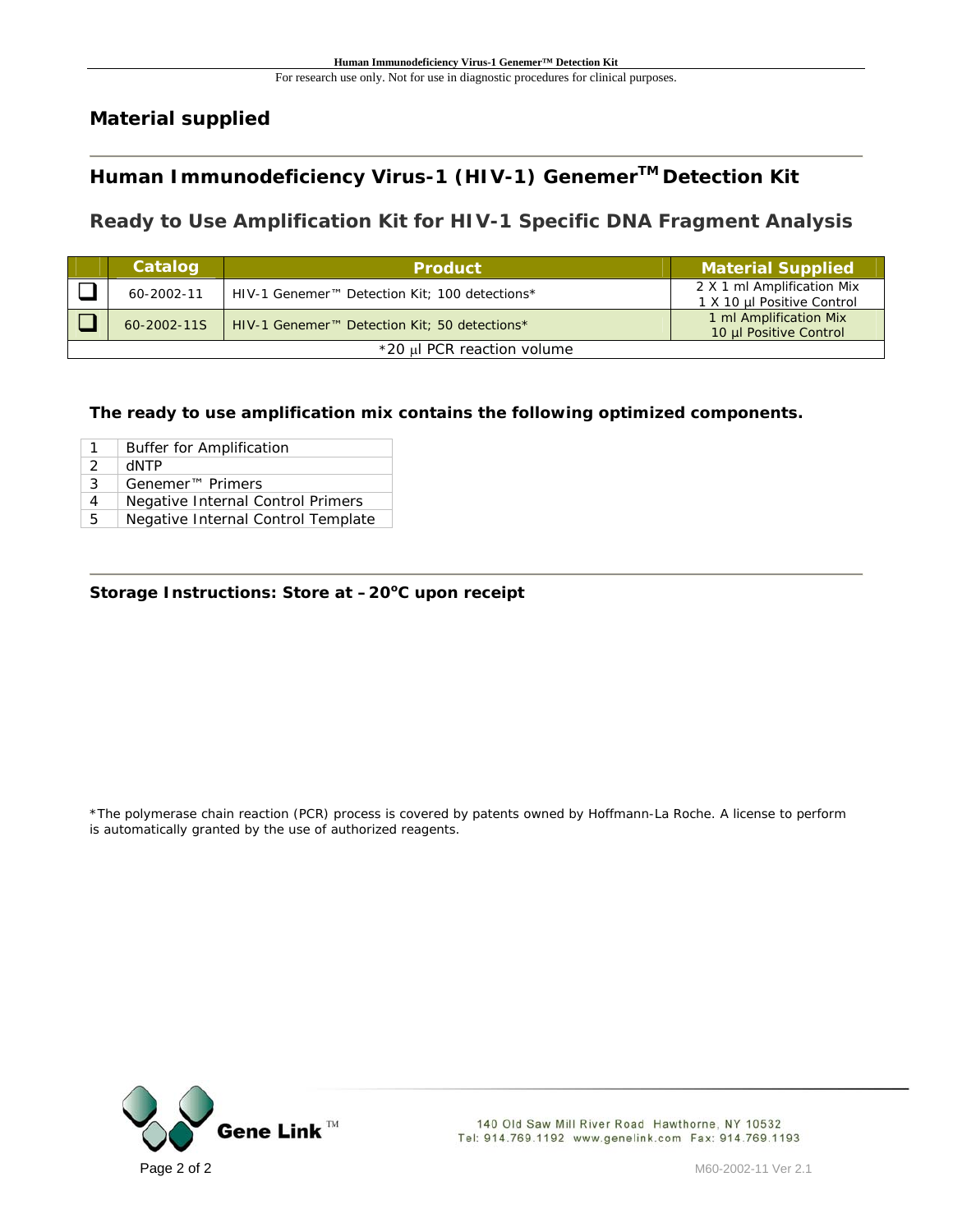# **Introduction**

The Human Immunodeficiency Virus (HIV) is the causative agent of Acquired Immune Deficiency Syndrome (AIDS). There are two types of HIV virions responsible for human infections: HIV-1 and HIV-2. Which differ in their virulence and prevalence. Most reported cases of AIDS around the world have been attributed to HIV-1. The virus destroys a certain type of blood cell, known as T-cells or a CD4 cell, which helps the body, fight off infections. A person can be infected with HIV for many years before any symptoms occur, and during this time, an infected person can unknowingly pass the infection on to others. HIV can be transmitted by sexual contact, mother-to-child transmission (MTCT) during pregnancy, delivery, or breastfeeding, and by contact with infected blood and other body fluids. Examples of this are the use of shared needles, the use of contaminated skin-cutting tools, needle stick injuries in health care settings, or transfusion of infected blood.

At an advanced stage of HIV infection that occurs when the immune system cannot fight off opportunistic infections that the body is normally able to withstand. At this stage, the infected person increasingly develops symptoms triggered by such infections. Some examples include chronic cryptosporida diarrhea, cytomegalovirus eye infection, pneumocystis pneumonia, toxoplasmosis, and tuberculosis as well as infections with members of the Mycobacterium avium complex. In addition the development of different types of cancer, such as invasive cervical cancer, Kaposi sarcoma or lymphoma, is frequently observed. At present, there is no cure for AIDS, and it is believed that most people with HIV infection will eventually die of an AIDS-related illness. However, advancements in HIV/AIDS therapies, including those that fight the virus itself as well as those that prevent and treat opportunistic infections, have drastically improved life expectancy and quality for many HIV/AIDS patients.

Diagnostic tests for HIV infection utilize four approaches: detection of HIV-1 antibodies, detection of viral antigens, detection of viral nucleic acids and culturing the virus. Most cases of HIV are diagnosed by testing the patient's serum for antibodies against HIV-1, using an enzyme-linked immunosorbent assay (ELISA, EIA). This ELISA test is highly sensitive and specific, but both false-positive and false-negative tests can occur. The median time from initial HIV exposure to the development of detectable antibodies is two months, with 95% of persons developing antibodies within six months. Therefore, falsenegatives may occur if the patient was recently infected and has not yet sero-converted. Positive ELISA results are repeated, and if the repeated assay is also positive, then a confirmatory test is ordered, usually a Western blot or indirect immunofluorescence assay (IFA). These confirmatory tests also detect the presence of anti-HIV antibodies in serum but are more specific, determining the specific antigen against which the antibody is directed.

In recent years, new molecular techniques have been developed that allow plasma HIV RNA levels (viral load) to be measured. Viral load directly quantifies the amount of virus-producing cells in the plasma throughout the course of disease. This important surrogate marker has emerged as a valuable tool for determining when to initiate antiretroviral therapy, for predicting disease progression and for monitoring response to drug therapy. Recent studies have shown that plasma HIV RNA levels are strong predictors of disease progression. Higher HIV RNA levels (i.e., greater than 100,000 copies/ml) are associated with a more rapid decline in CD4+ lymphocyte counts and a more rapid progression to AIDS. Viral load is generally expressed as the number of viral RNA copies per milliliter of plasma.

Gene Link Diagnostics gene detection system uses the Polymerase Chain Reaction (PCR) to amplify the amount of a specific gene fragment DNA or RNA present in a sample. Amplification of RNA virus templates is based on reverse transcriptase PCR (RTPCR). The method is highly sensitive and is capable of detecting a few copies of template. Detection systems offered by Gene Link Diagnostics are for research use only and should not be used for clinical diagnosis.

#### **Qualitative Detection System**

This system detects the presence or absence of the specific target DNA or RNA template. It is highly sensitive and gives a positive or negative result. In someone who has never been exposed to the specific pathogen a negative result would occur. On occasion, a positive result is obtained in individuals who have overcome an infection and are clinically asymptomatic. This possibly indicates that minute quantities of pathogen are sometimes present.

#### **Quantitative Detective System**

Quantitative PCR (QPCR) also termed as Real Time PCR determines the quantity of pathogen template in the sample. This system requires the use of fluorescent probe and a real time fluorescent detection system, A specialized PCR system is employed that measures the quantity of amplification at each cycle of the process. The relative amplification per cycle is directly related to the initial amount of DNA or RNA template. This system provides an indication of the number of copies of the pathogen present. This result is used to determine what is known as "viral load" or the number of copies present.

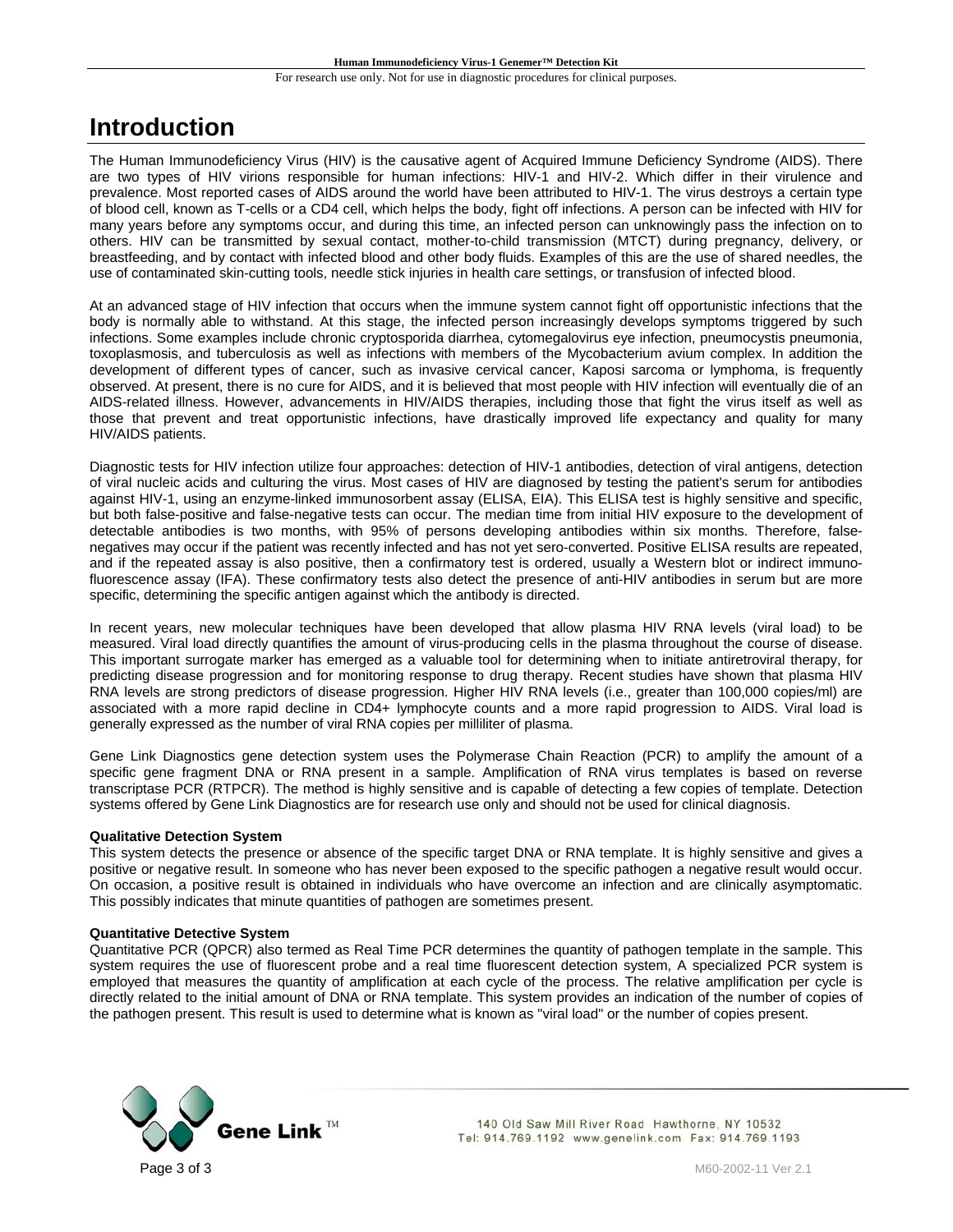#### **Procedure**

#### **Genemer™ Detection Kit**

The ready to use Genemer™ Kit Amplification Mix contains optimized components and primers for specific amplification. Negative internal control amplification primers and template is included to monitor the fidelity of the amplification reaction.

Simply add the sample template and Taq polymerase and initiate the amplification profile. A 20 µl amplification volume is recommended.

A positive control DNA sample is included.

#### **Amplification and Detection**

This protocol assumes that amplification is being performed from purified DNA.

The HIV-1 Genemer™ amplifies a 125 bp fragment.

Set up the following amplification files on a thermal cycler. Please refer to the instrument manufacturer's manual for setting up of the program.

| <b>HIV Amplification Profile</b>                              |                                    |             |  |  |  |
|---------------------------------------------------------------|------------------------------------|-------------|--|--|--|
| <b>Cycles</b><br><b>Temperature &amp; Time</b><br><b>Step</b> |                                    |             |  |  |  |
| <b>Initial Denaturation</b>                                   | 5 min at $95^{\circ}$ C            |             |  |  |  |
| Denaturation                                                  | 15 seconds at 94°C                 |             |  |  |  |
| Annealing                                                     | 30 seconds at 55°C                 | 30          |  |  |  |
| Extension                                                     | 30 seconds at 72°C                 |             |  |  |  |
| Fill up                                                       | 7 minutes at 72°C                  |             |  |  |  |
| Hold                                                          | Hold for infinity at $4^{\circ}$ C | <b>Hold</b> |  |  |  |

#### **1. PCR**

Amplification of target fragment DNA requires optimization using varying amounts of the template based on its abundance. Generally less than 10 ng of template is sufficient for a successful amplification. It is a good strategy initially to amplify multiple amounts for optimization.

Use 1 µl of the supplied positive control DNA as one sample.

| <b>PCR</b>                                                      |                        |  |  |
|-----------------------------------------------------------------|------------------------|--|--|
| Component                                                       | <b>Volume</b>          |  |  |
| <b>Amplification Mix</b>                                        | $20 \mu$               |  |  |
| Tag Enzyme                                                      | $0.5$ µl $(2.5$ units) |  |  |
| Template DNA $(-100 \text{ ng})$<br>$1-2$ ul                    |                        |  |  |
| Keep on ice during set up. After adding template start PCR File |                        |  |  |

Always use filter barrier pipette tips to prevent cross contamination

Program your thermal cycler instrument with an amplification profile prior to starting the amplification protocol. Consult your appropriate instrument manufacturer's manual.

The PCR premix preparation protocol is written considering that more than one amplification reaction will be performed at the same time. If only one reaction is planned then there is no need to prepare the Taq Enzyme Mix (EM).

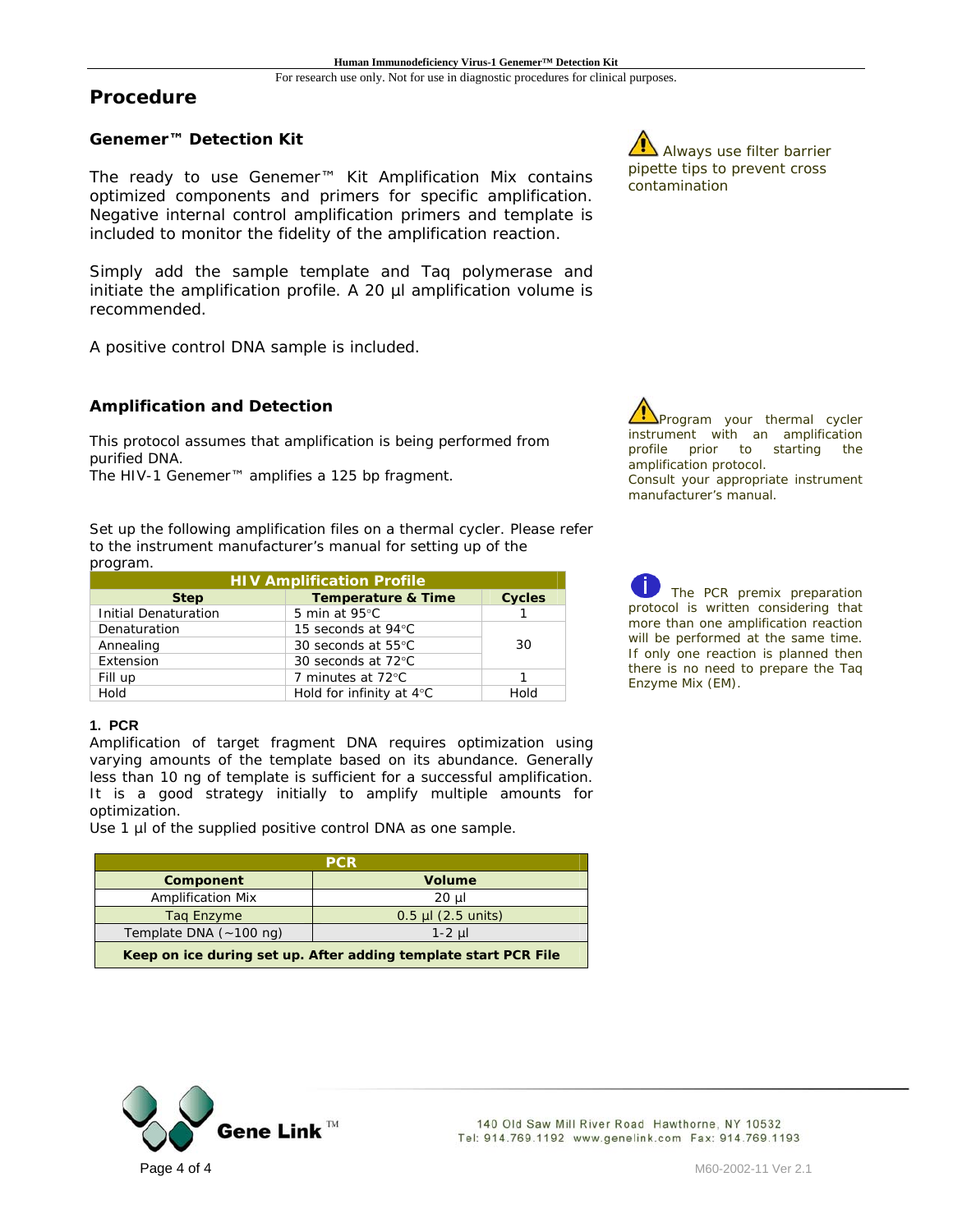#### **Detection of amplification fragment by agarose gel electrophoresis.**

Prepare a 1.5 % agarose gel containing 1 µg/ml ethidium bromide in TAE buffer.

- 1. Add 5 µl of 6X Orange G loading buffer to the amplified samples. Any other non-denaturing loading buffer can be substituted.
- 2. Load 10 µl of the amplified samples to the gel.
- 3. Electrophorese at 8 volts/cm for approximately 1 hour.
- 4. Visualize under UV. Obtain documentation by taking a gel picture.

Ethidium bromide is a carcinogen. Follow Health and Safety Procedures established by your institution.

Follow proper Hazardous Material Disposal procedures established by your institution.

| 6X Orange G loading buffer |  |  |
|----------------------------|--|--|
|                            |  |  |

| 10 mM Tris-HCl pH 7.6 |
|-----------------------|
| 60 mM EDTA            |
| 60% Glycerol          |
| 0.15% Orange G        |
| 0.03% Xylene Cyanol   |
|                       |

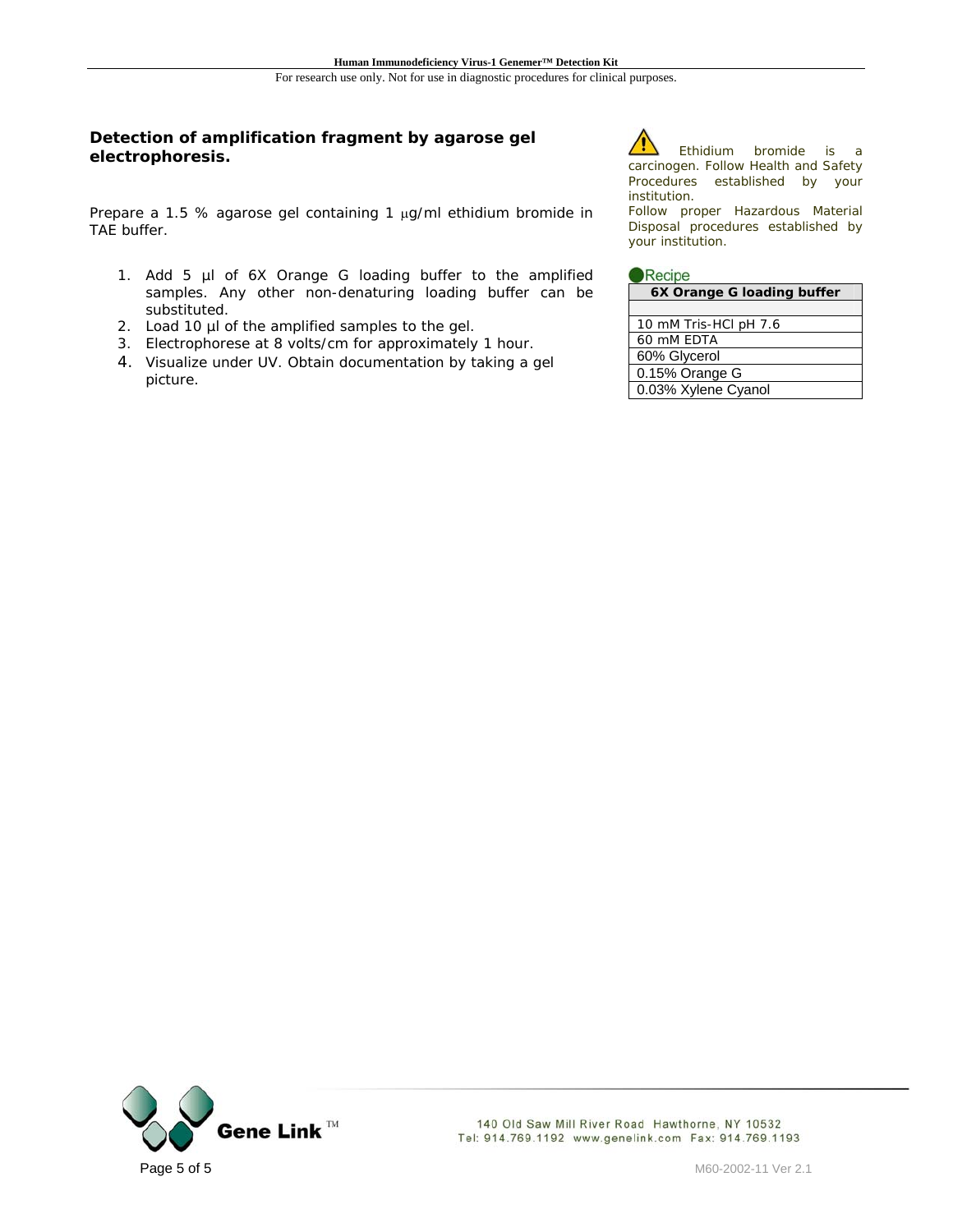## **Results and Interpretation**

Primers for negative internal control are included to verify faithful amplification protocol. The negative internal control amplification fragment is of ~500 bp and should be seen in all amplification reactions. The lower fragment of ~125 bp represents specific amplification from Human Immunodeficiency Virus-1 (HIV-1) DNA. It will be present in samples having Human Immunodeficiency Virus-1 (HIV-1) DNA template.

1. Two bands seen in the gel (500 bp and 125 bp): **The result is positive: report the sample as positive** 

2. Single band seen in the gel (500 bp):

#### **The result is negative: report the sample as negative**



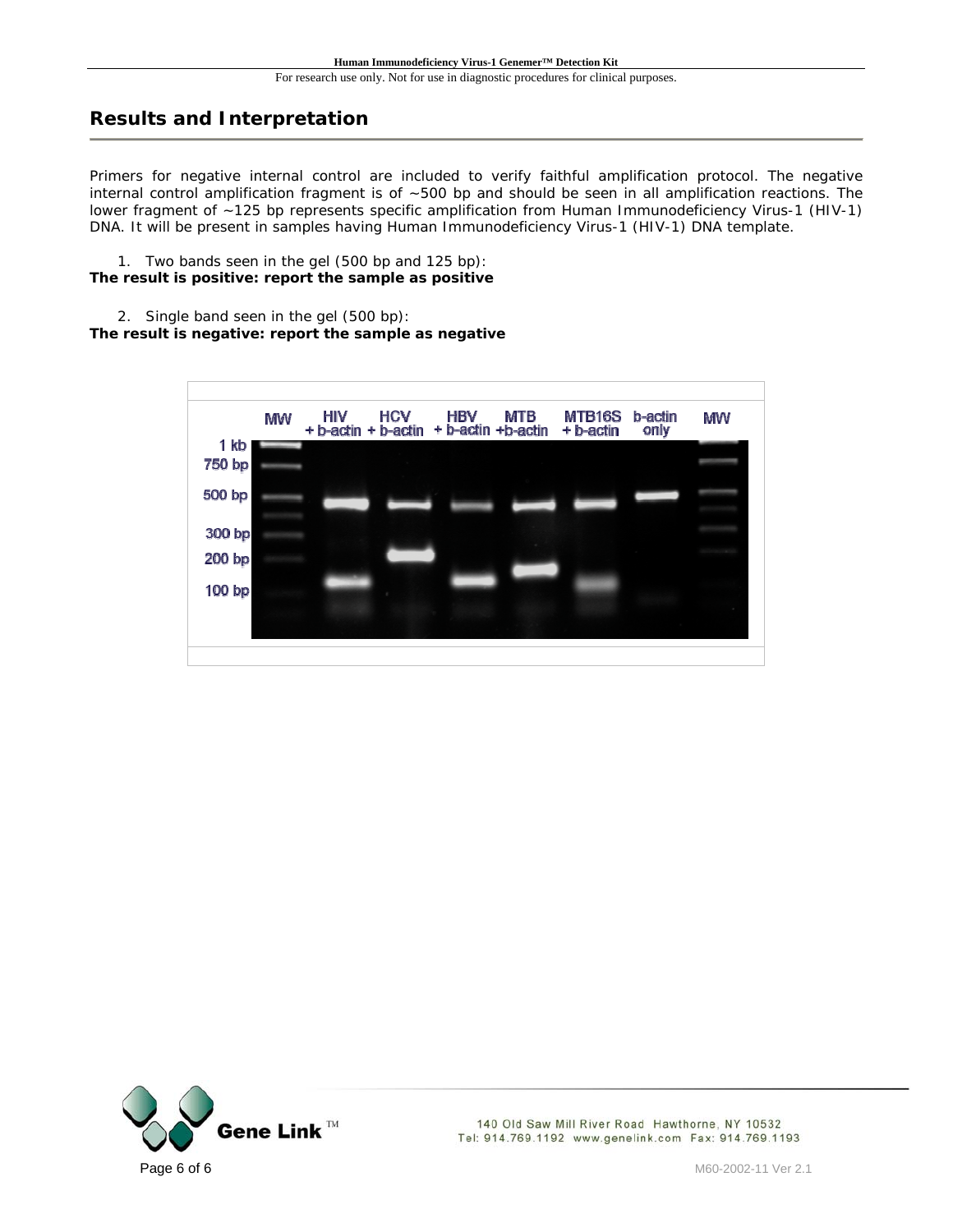## **Troubleshooting**

#### **PCR/RT-PCR**

Precautions:

- 1. Infectious agents should be handled as per cautious laboratory practices protocol.
- 2. Purified nucleic acids should be amplified immediately, otherwise stored at  $-20^{\circ}$ C for DNA and  $-70^{\circ}$ C for DNA.
- 3. Always use filter barrier pipette tips to prevent cross contamination.
- 4. There should be a physical separation between the Pre-PCR and Post-PCR areas and the flow of movement of reagents and personal should always be unidirectional, i.e., always from Pre-PCR to Post-PCR and not otherwise. This will prevent the possibility of the laboratory being filled with amplicons as aerosol in air or equipment used which can contaminate potential negative samples and give false positive results.
- 5. The items of the system should be stored as recommended.

#### Troubleshooting:

- No band in the positive control
	- a. Check the PCR conditions
	- b. Check the post-reconstitution storage of the reagents
	- c. Check the post purification storage of the nucleic acids
	- d. Check the sample collection protocol
	- e. Repeat the PCR reaction after checking the above
	- Broad smear in place of sharp bands
		- a. Check the PCR conditions
		- b. Check the voltage in the agarose gel running apparatus
		- c. Repeat the PCR reaction after checking the above
- Two bands in the negative control
	- a. Cross contamination of samples/reagents
	- b. Clean the pre-PCR area with bleach followed by ethanol and water
	- c. Repeat the PCR reaction with fresh reagents

## **References**

- 1. Uphold CR, Maruenda J, Yarandi HN, Sleasman JW, Bender BS. HIV and older adults: clinical outcomes in the era of HAART.
	- J Gerontol Nurs. 2004 Jul; 30(7): 16-24; quiz 55-6
- 2. Rakhmanina NY, van den Anker JN, Soldin SJ. Therapeutic drug monitoring of antiretroviral therapy. AIDS Patient Care STDS. 2004 Jan; 18(1): 7-14
- 3. Peter JB, Sevall JS. Molecular-based methods for quantifying HIV viral load. AIDS Patient Care STDS. 2004 Feb; 18(2): 75-9
- 4. Volberding PA. Initiating HIV therapy. Timing is critical, controversial. Postgrad Med. 2004 Feb; 115(2): 15-8, 21, 24-6.

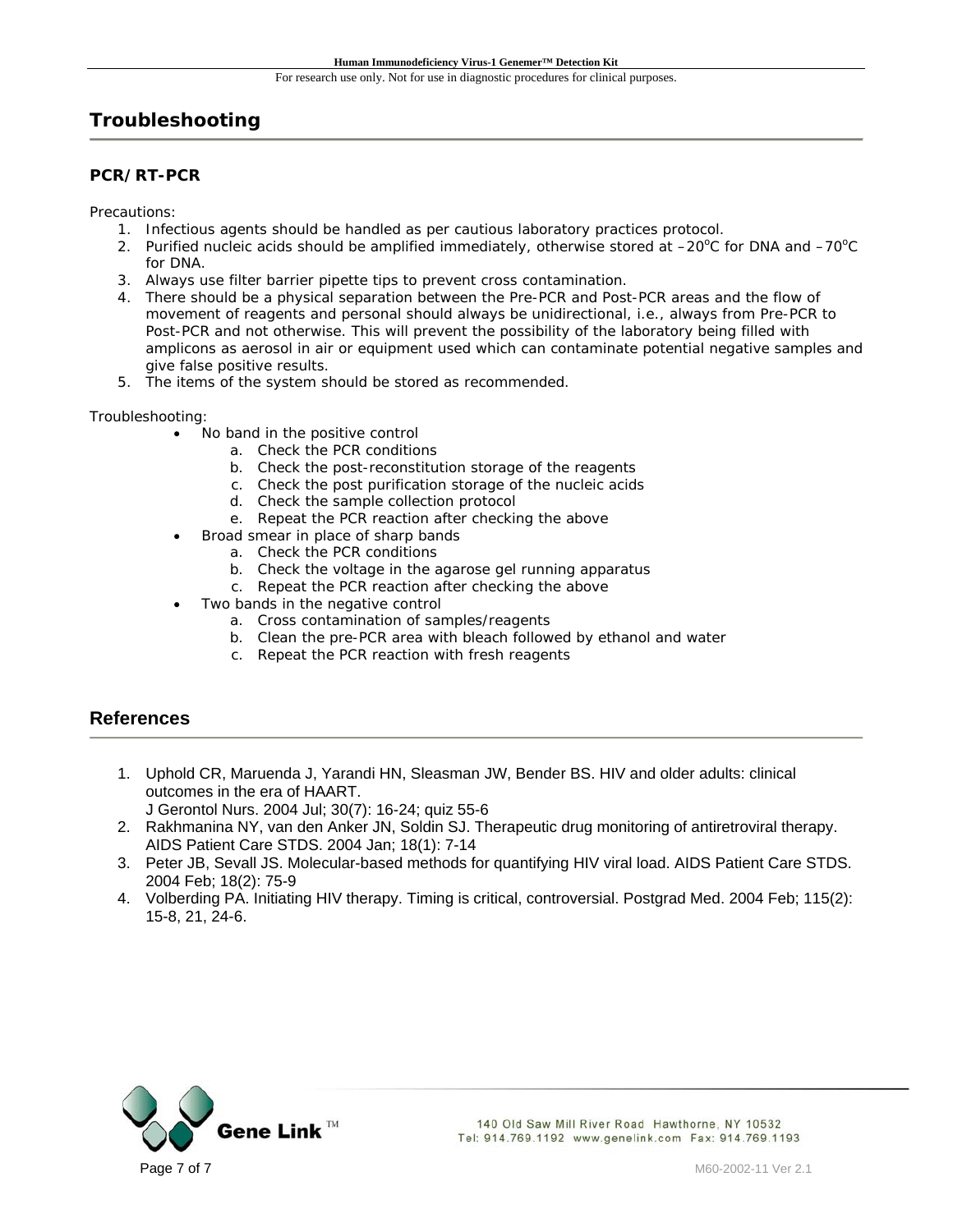## **Ordering Information**

**Genemer**™**:** Primer pair for specific amplification of a gene fragment. Special optimized conditions may be required for certain amplifications.

| <b>Catalog No.</b> | <b>Product</b>                                                                | $Size*$  | Price \$ |  |
|--------------------|-------------------------------------------------------------------------------|----------|----------|--|
| $60 - 2001 - 10$   | West Nile Virus (WNV) Genemer™                                                | 10 nmols | 100.00   |  |
| $60 - 2002 - 10$   | Human Immunodeficiency Virus-1 (HIV-1) Genemer™                               | 10 nmols | 100.00   |  |
| 60-2003-10         | Hepatitis C Virus (HCV) Genemer™                                              | 10 nmols | 100.00   |  |
| $60 - 2004 - 10$   | Mycobacterium tuberculosis (MTB) Genemer™                                     | 10 nmols | 100.00   |  |
| 60-2007-10         | Hepatitis B Virus (HBV) Genemer <sup>™</sup>                                  | 10 nmols | 100.00   |  |
|                    | *The quantity supplied is sufficient for 800 regular 25 $\mu$ I PCR reactions |          |          |  |

\*Please visit www.genelink.com for other Genemer™ not listed here

**Genemer**™ **Amplification Kit:** Complete easy-to-use kit for reliable genotyping of a gene fragment. Includes a specific primer pair for gene or mutation specific amplification, optimized buffers and dNTPs and in most cases, control DNA.

| <b>Catalog No.</b>         | <b>Product</b>                                                     | <b>Size</b> | Price \$ |  |
|----------------------------|--------------------------------------------------------------------|-------------|----------|--|
| 60-2001-11                 | West Nile Virus (WNV) Genemer™ Kit; 100 detections                 | 1 Kit       | 250.00   |  |
| 60-2001-11S                | West Nile Virus (WNV) Genemer™ Kit; 50 detections                  | 1 Kit       | 150.00   |  |
| 60-2002-11                 | Human Immunodeficiency Virus-1 (HIV-1) Genemer™ Kit; 100           | 1 Kit       | 250.00   |  |
| 60-2002-11S                | Human Immunodeficiency Virus-1 (HIV-1) Genemer™ Kit; 50 detections | 1 Kit       | 150.00   |  |
| 60-2003-11                 | Hepatitis C Virus (HCV) Genemer <sup>™</sup> Kit; 100 detections   | 1 Kit       | 250.00   |  |
| 60-2003-11S                | Hepatitis C Virus (HCV) Genemer <sup>™</sup> Kit; 50 detections    | 1 Kit       | 150.00   |  |
| 60-2004-11                 | Mycobacterium tuberculosis (MTB) Genemer™ Kit; 100 detections      | 1 Kit       | 250.00   |  |
| 60-2004-11S                | Mycobacterium tuberculosis (MTB) Genemer™ Kit; 50 detections       | 1 Kit       | 150.00   |  |
| 60-2007-11                 | Hepatitis B Virus (HBV) Genemer <sup>™</sup> Kit; 100 detections   | 1 Kit       | 250.00   |  |
| 60-2007-11S                | Hepatitis B Virus (HBV) Genemer™ Kit; 50 detections                | 1 Kit       | 150.00   |  |
| *20 µl PCR reaction volume |                                                                    |             |          |  |

\*Please visit www.genelink.com for other Genemer™ Control DNA not listed here

**Genemer**™ **Mix:** Primer pair for specific amplification of a gene fragment. Includes internal negative control primer pair and template. Special optimized conditions may be required for certain amplifications.

| <b>Catalog No.</b>                                                | <b>Product</b>                                            | $Size*$       | Price \$ |  |  |
|-------------------------------------------------------------------|-----------------------------------------------------------|---------------|----------|--|--|
| 60-2001-12                                                        | West Nile Virus (WNV) Genemer <sup>™</sup> Mix            | 200 reactions | 100.00   |  |  |
| $60 - 2002 - 12$                                                  | Human Immunodeficiency Virus-1 (HIV-1) Genemer™ Mix       | 200 reactions | 100.00   |  |  |
| 60-2003-12                                                        | Hepatitis C Virus (HCV) Genemer <sup>™</sup> Mix          | 200 reactions | 100.00   |  |  |
| $60 - 2004 - 12$                                                  | Mycobacterium tuberculosis (MTB) Genemer <sup>™</sup> Mix | 200 reactions | 100.00   |  |  |
| 60-2007-12                                                        | Hepatitis B Virus (HBV) Genemer <sup>™</sup> Mix          | 200 reactions | 100.00   |  |  |
|                                                                   | *20 µl PCR reaction volume                                |               |          |  |  |
| *Please visit www.genelink.com for other Genemer™ not listed here |                                                           |               |          |  |  |

Genemer<sup>™</sup> Control DNA: Cloned fragment of a particular gene for use with gene or mutation specific Genemer<sup>™</sup> products. They are ideal genotyping templates for optimizing and performing control amplification with unknown DNA.

| <b>Catalog No.</b>                                                     | <b>Product</b>                                              | <b>Size</b> | Price \$ |  |
|------------------------------------------------------------------------|-------------------------------------------------------------|-------------|----------|--|
| 60-2001-06                                                             | West Nile Virus (WNV) Genemer™ Control DNA                  | 500 ng      | 175.00   |  |
| $60 - 2002 - 06$                                                       | Human Immunodeficiency Virus-1 (HIV-1) Genemer™ Control DNA | 500 ng      | 175.00   |  |
| 60-2003-06                                                             | Hepatitis C Virus (HCV) Genemer™ Control DNA                | 500 ng      | 175.00   |  |
| $60 - 2004 - 06$                                                       | Mycobacterium tuberculosis (MTB) Genemer™ Control DNA       | 500 ng      | 175.00   |  |
| 60-2007-06                                                             | Hepatitis B Virus (HBV) Genemer <sup>™</sup> Control DNA    | 500 ng      | 175.00   |  |
| *Please visit www.genelink.com for other Genemer™ Kits not listed here |                                                             |             |          |  |